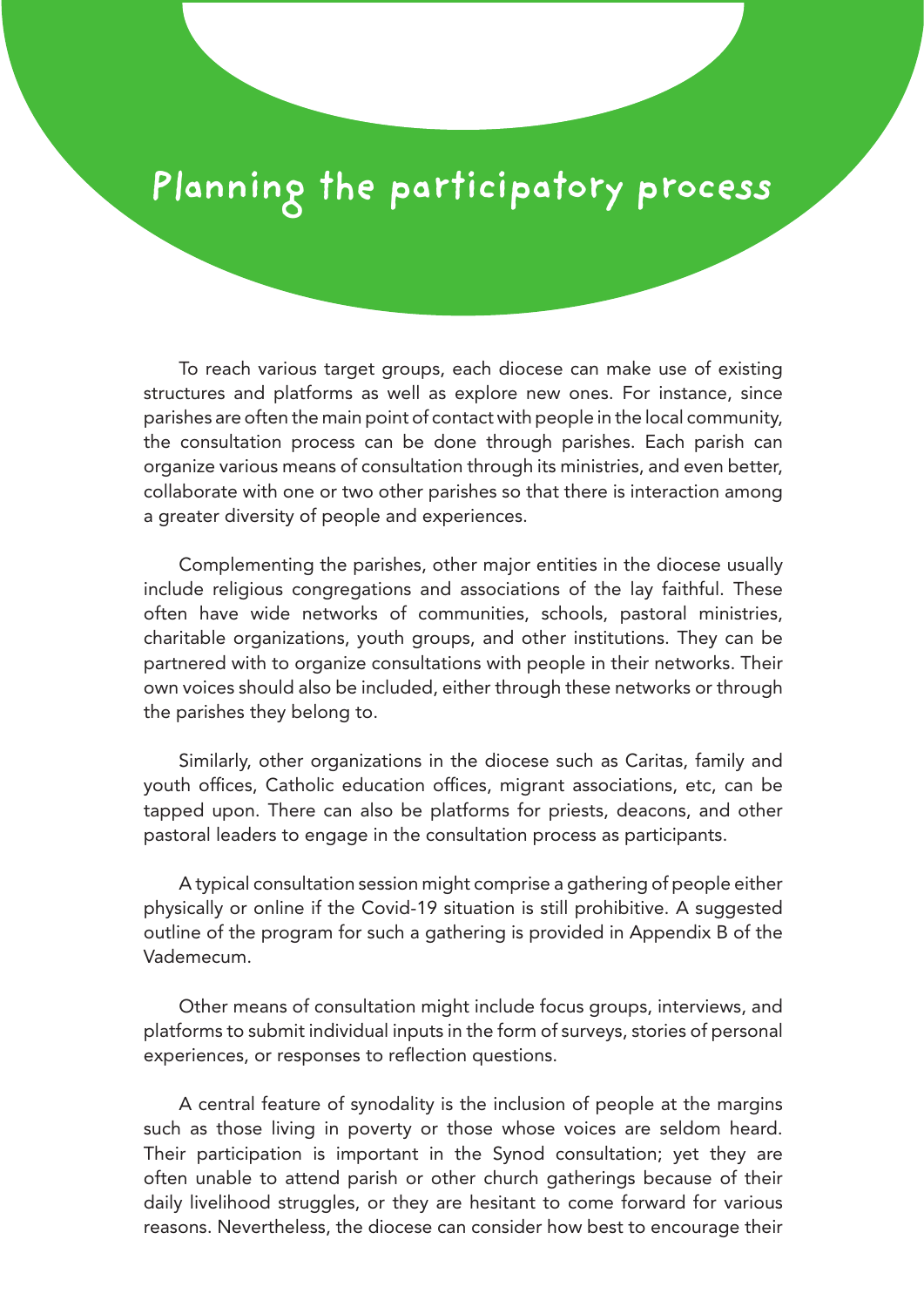participation. The following are some suggestions:

Families facing livelihood struggles

The year-end or new year season is an opportune time to organize local community gatherings where meals can be shared and fellowship can be enjoyed. Even at other times of the year, such gatherings can be organized. A local NGO or parish neighborhood social committee that is familiar with the local residents could be engaged for this outreach. Using a local school hall, neighborhood center, or any other venue that is familiar and convenient to participants, there can be a shared meal, along with some social activities as well as a engaging liturgy, including a prayerful reading of a relevant passage of Scripture as well as a brief and simple explanation about the Synod.

In small groups, participants could be asked to reflect and share on questions about synodality in ways which they can relate to more directly, such as:

- What have been your family's greatest joys and struggles during this year?
- Recall a memorable or meaningful experience you had in your interactions with others in the church community.
- What does the church community mean to you? What makes you most happy about it? What makes you most sorrowful about it?
- How would you describe your role in the church community?
- What is your greatest wish for the church community? Why?
- How can we move forward better together?

Some ways to adapt the consultation questions are also available (see step 8 of the roadmap on synod.va). Creative methods for reflection and dialogue are also available on the resources section of the website.

Children who are present at the gathering could form separate groups of their own and be led by volunteers through activities such as drawing, drama, and games to engage with the topic.

If the Covid-19 pandemic or other situation prohibits the gathering of